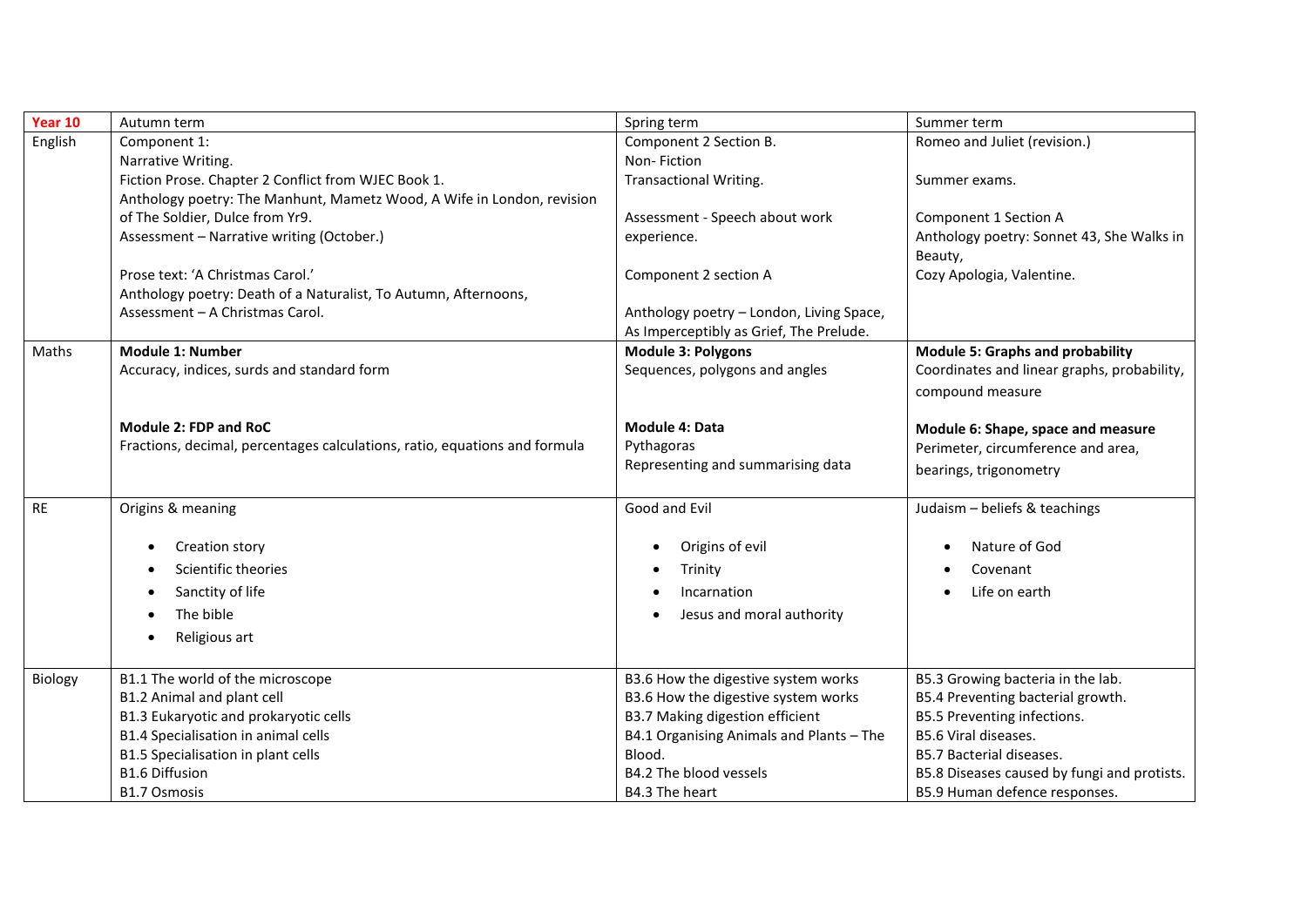|           | B1.8 Osmosis in plants                           |                                    | B4.4 Helping the heart.                  |                       | B5.10 More about plant diseases.       |                                 |  |
|-----------|--------------------------------------------------|------------------------------------|------------------------------------------|-----------------------|----------------------------------------|---------------------------------|--|
|           | <b>B1.9 Active transport</b>                     |                                    | B4.5 Breathing and gas exchange          |                       | B5.11 Plant defence responses.         |                                 |  |
|           | B1.10 Exchanging materials.                      |                                    | B4.6 Tissues and organs in Plants        |                       | B6.1 Preventing and treating disease - |                                 |  |
|           | B2.1 Cell division                               |                                    | B4.7 Transport systems in plants.        |                       | Vaccination                            |                                 |  |
|           | B2.2 Growth and differentiation B2.3 Stem cells. |                                    | B4.8 Evaporation and transpiration       |                       | B6.2 Antibiotics and painkillers       |                                 |  |
|           | <b>B2.4 Stem cell dilemmas</b>                   |                                    | B4.9 Factors affecting transpiration     |                       | <b>B6.3 Discovering drugs</b>          |                                 |  |
|           | B3.1 Organisation and the digestive system       |                                    | B 5.1 Communicable diseases - Health and |                       | <b>B6.4 Developing drugs</b>           |                                 |  |
|           | B3.2 The Human digestive system                  |                                    | disease.                                 |                       | B6.5 Making monoclonal antibodies.     |                                 |  |
|           | B3.3 The Chemistry of Food                       |                                    | B5.2 Pathogens and disease.              |                       | B6.6 Uses of monoclonal antibodies.    |                                 |  |
|           | B3.4 Catalysts and enzymes.                      |                                    |                                          |                       |                                        | B7.1 Non-communicable diseases. |  |
|           | B3.5 Factors affecting enzyme action.            |                                    |                                          |                       | B7.2 Cancer                            |                                 |  |
|           | B <sub>3</sub>                                   |                                    |                                          |                       | B7.3 Smoking and the risk of disease   |                                 |  |
|           |                                                  |                                    |                                          |                       | B7.4 Diet, exercise, and disease.      |                                 |  |
|           |                                                  |                                    |                                          |                       | B7.5 Alcohol and other carcinogens     |                                 |  |
|           |                                                  |                                    |                                          |                       | B8.1 Photosynthesis                    |                                 |  |
|           |                                                  |                                    |                                          |                       | B8.2 The rate of photosynthesis        |                                 |  |
|           |                                                  |                                    |                                          |                       |                                        |                                 |  |
|           |                                                  |                                    |                                          |                       |                                        |                                 |  |
|           |                                                  |                                    |                                          |                       |                                        |                                 |  |
| Physics   | Conservation and dissipation of energy           |                                    | Electric circuits                        |                       | Radioactivity                          |                                 |  |
|           | Energy transfer by heating                       |                                    | Electricity in the home                  |                       | Forces in balance                      |                                 |  |
|           | Electric circuits                                |                                    | Molecules and matter                     |                       | Motion                                 |                                 |  |
| Chemistry | GCSE ctd                                         | GCSE ctd                           | GCSE ctd                                 | GCSE ctd              | <b>GCSE</b> ctd                        | GCSE ctd                        |  |
|           | Development of the periodic table<br>$\bullet$   | Covalent bonding<br>$\bullet$      | Relative<br>$\bullet$                    | Reactivity of         | Introduction to<br>$\bullet$           | Bond energy<br>$\bullet$        |  |
|           | Electronic structure and the periodic table      | Simple molecules<br>$\bullet$      | masses and                               | metals                | electrolysis                           | calculations                    |  |
|           | Group I and VII (including explaining            | Giant covalent<br>$\bullet$        | moles                                    | Displacement          | Changes at the                         | <b>Cells and</b><br>$\bullet$   |  |
|           | reactivity)                                      | structures                         | Equations and                            | reactions             | electrodes                             | <b>batteries</b>                |  |
|           | The transition metals                            | <b>Fullerenes and</b><br>$\bullet$ | calculations                             | Extraction of         | Extraction of<br>$\bullet$             | <b>Fuel cells</b><br>$\bullet$  |  |
|           | Forming ions                                     | graphene                           | Masses and<br>$\bullet$                  | metals                | aluminium                              | Measuring<br>$\bullet$          |  |
|           | Ionic bonding and giant ionic structures         | Metallic bonding<br>$\bullet$      | balanced                                 | Making salts          | Electrolysis of<br>$\bullet$           | rates of                        |  |
|           |                                                  | <b>Giant Metallic</b><br>$\bullet$ | equations                                | from metals,          | solutions                              | reaction                        |  |
|           |                                                  | structures                         | Calculating<br>$\bullet$                 | metal oxides,         | Exothermic<br>$\bullet$                | Rates and<br>$\bullet$          |  |
|           |                                                  | Nano particles and their           | yield                                    | alkalis and           | and                                    | surface area                    |  |
|           |                                                  | applications                       | <b>Calculating</b><br>$\bullet$          | carbonates            | endothermic                            | Rates and<br>$\bullet$          |  |
|           |                                                  |                                    | atom                                     | <b>Neutralisation</b> | reactions and                          | temperature                     |  |
|           |                                                  |                                    | economy                                  | and the pH scale      |                                        |                                 |  |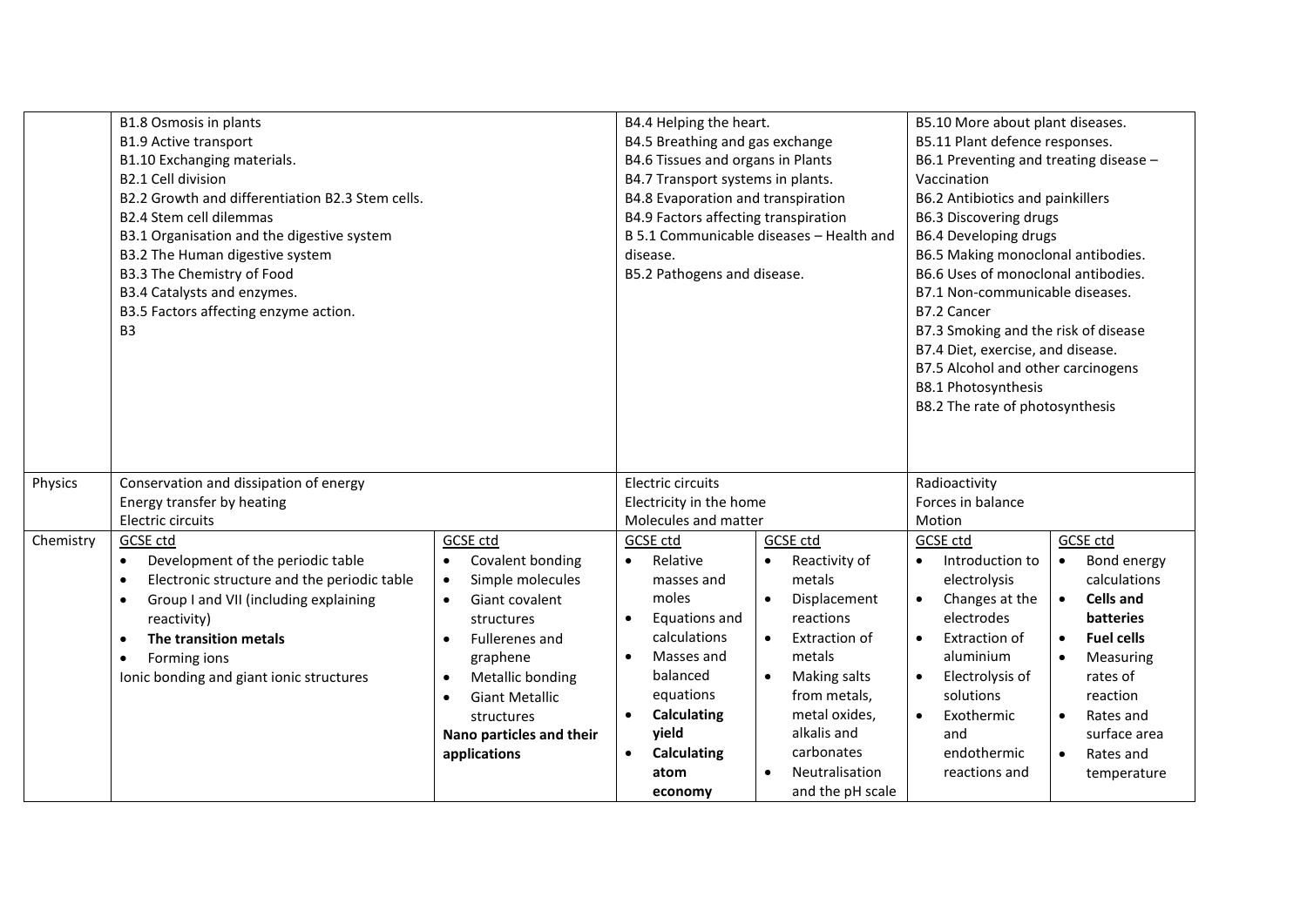|         |                                                     |                              | Expressing<br>$\bullet$            | Strong and weak              | their                    |                          |
|---------|-----------------------------------------------------|------------------------------|------------------------------------|------------------------------|--------------------------|--------------------------|
|         |                                                     |                              | concentrations                     | acids                        | applications             |                          |
|         |                                                     |                              | <b>Titrations and</b><br>$\bullet$ |                              |                          |                          |
|         |                                                     |                              | their                              |                              |                          |                          |
|         |                                                     |                              | calculations                       |                              |                          |                          |
|         |                                                     |                              | <b>Volumes of</b><br>$\bullet$     |                              |                          |                          |
|         |                                                     |                              | gases                              |                              |                          |                          |
|         |                                                     |                              |                                    |                              |                          |                          |
| History | Section A: Period Studies 1B Germany, 1890-         | Section A: Period Studies    | Section A: Period                  | Section B: Wider             | Section B: Wider         | Section B: Wider         |
|         | 1945: Democracy and dictatorship                    | 1B Germany, 1890-1945:       | Studies 1B                         | World Depth                  | World Depth              | World Depth              |
|         |                                                     | Democracy and                | Germany, 1890-                     | <b>Studies: Conflict and</b> | <b>Studies: Conflict</b> | <b>Studies: Conflict</b> |
|         | Content                                             | dictatorship                 | 1945: Democracy                    | Tension 1918-1939            | and Tension 1918-        | and Tension 1918-        |
|         | Pupils develop subject knowledge of Germany         |                              | and dictatorship                   |                              | 1939                     | 1939                     |
|         | in the period 1890-1929: Kaiser Wilhelm and         | Content                      |                                    | Content                      |                          |                          |
|         | the difficulties of ruling Germany: the growth of   | Pupils learn about the       | Content                            | Pupils learn about           | Content                  | Content                  |
|         | parliamentary government; the influence of          | impact of the Depression     | Pupils learn about                 | the immediate                | Pupils learn about       | Pupils learn about       |
|         | Prussian militarism; industrialisation; social      | on Germany in the period     | the economic                       | aftermath of WWI:            | the League of            | the development of       |
|         | reform and the growth of socialism; the             | 1929-1934: growth in         | changes in                         | The armistice: aims          | Nations 1920-1939:       | tension and causes       |
|         | domestic importance of the Navy Laws. Pupils        | support for the Nazis and    | Germany in the                     | of the peacemakers;          | its formation and        | of WWII 1933-1939:       |
|         | develop an understanding of the impact of the       | other extremist parties      | period 1933-1945:                  | Wilson and the               | convenant;               | Hitler's aims and        |
|         | First World War: war weariness, economic            | (1928-1932), including       | the benefits and                   | Fourteen Points;             | organisation;            | Allied reactions; the    |
|         | problems; defeat; the end of the monarchy;          | the role of the SA; Hitler's | drawbacks;                         | Clemenceau and               | membership and           | Dollfuss Affair; the     |
|         | post-war problems including reparations, the        | appeal. Pupils investigate   | employment;                        | Lloyd George; the            | how it changed; the      | Saar; German             |
|         | occupation of the Ruhr and hyperinflation.          | the failure of Weimar        | public works                       | extent to which they         | powers of the            | rearmament,              |
|         | Pupils then study Weimar democracy: political       | democracy: election          | programmes;                        | achieved their aims.         | League; the work of      | including                |
|         | change and unrest, 1919-1923, including             | results; the role of Papen   | rearmament; self-                  | Pupils assess the            | the League's             | conscription; the        |
|         | Spartacists, Kapp Putsch and the Munich             | and Hindenburg and           | sufficiency; the                   | Versailles Settlement        | agencies; the            | Stresa Front; Anglo-     |
|         | Putsch; the extent of recovery during the           | Hitler's appointment as      | impact of war on                   | and its impact on            | contribution of the      | German Naval             |
|         | Stresemann era (1924-1929): economic                | Chancellor. Finally, pupils  | the economy and                    | Germany, including           | League to peace in       | Agreement. Pupils        |
|         | developments including the new currency,            | consolidate their learning   | the German                         | objections, strengths        | the 1920s,               | study the escalation     |
|         | Dawes Plan and the Young Plan; the impact of        | of this period with the      | people, including                  | and weaknesses and           | including the            | of tension:              |
|         | international agreements on recovery; Weimar        | establishment of Hitler's    | bombing,                           | the problems faced           | successes and            | remilitarisation of      |
|         | culture. Pupils also develop source analysis skills | dictatorship: the            | rationing, labour                  | by new states.               | failures. Pupils also    | the Rhineland;           |
|         | throughout and develop their quality of written     | Reichstag Fire; the          | shortages,                         |                              | learn about              | Mussolini, the Axis      |
|         | communication.                                      | Enabling Act; elimination    | refugees. Pupils                   |                              | diplomacy outside        | and the Anti-            |
|         |                                                     | of political opposition;     | learn about social                 |                              | the League:              | Comintern Pact;          |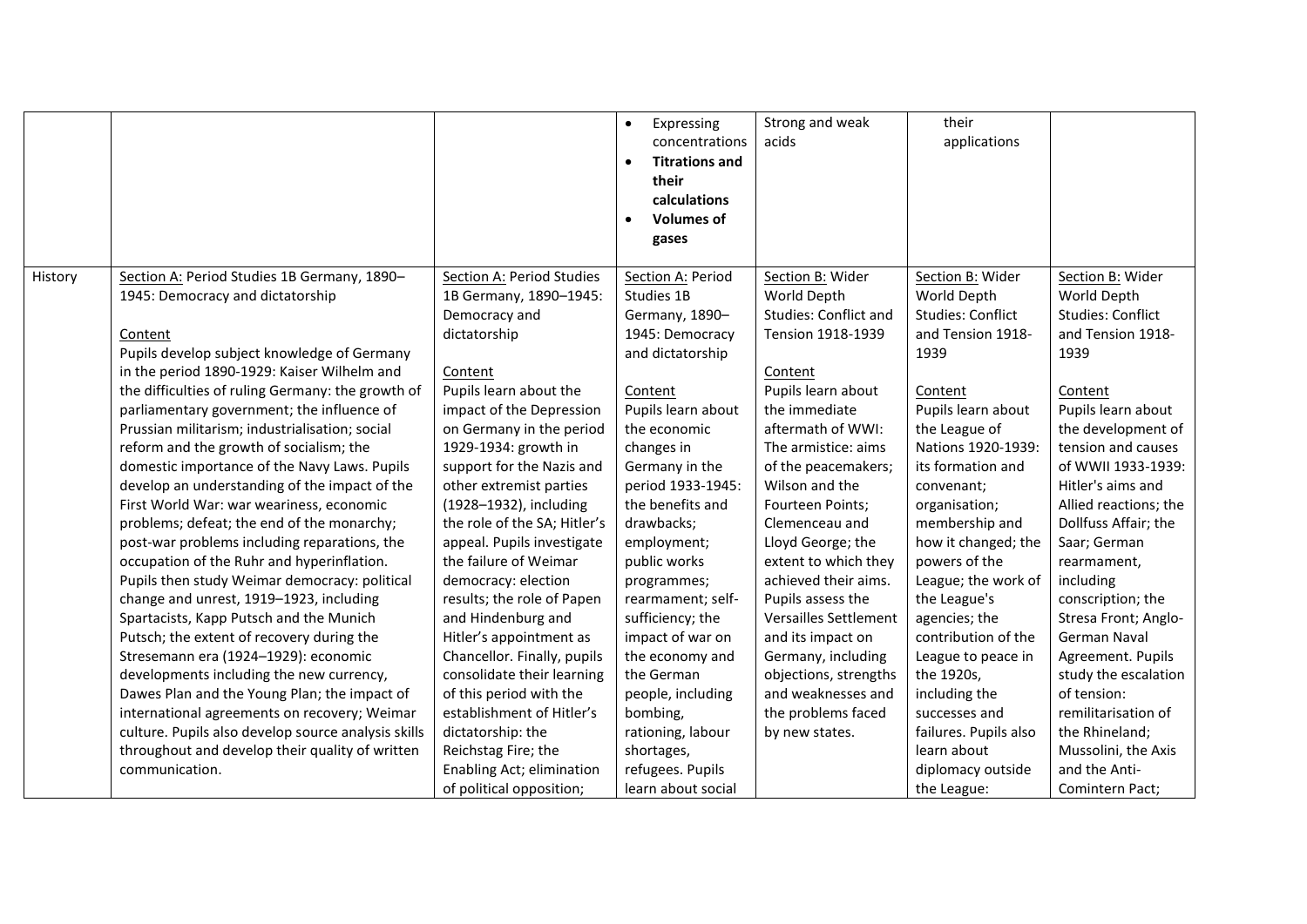|           |                                                                           | trade unions; Rohm and      | policy and           |                                            | Locarno treaties          | Anschluss; reasons    |
|-----------|---------------------------------------------------------------------------|-----------------------------|----------------------|--------------------------------------------|---------------------------|-----------------------|
|           |                                                                           | the Night of the Long       | practice: reasons    |                                            | and the Kellogg-          | for and against the   |
|           |                                                                           | Knives; Hitler becomes      | for policies,        |                                            | <b>Briand Pact.</b>       | policy of             |
|           |                                                                           | Führer. Pupils further      | practices and their  |                                            | Finally, pupils study     | appeasement; the      |
|           |                                                                           | develop their source        | impact on women,     |                                            | the collapse of the       | Sudeten Crisis and    |
|           |                                                                           | analysis skills and develop | young people and     |                                            | League: the effects       | Munich; the ending    |
|           |                                                                           | the quality of their        | youth groups;        |                                            | of the Depression;        | of appeasement.       |
|           |                                                                           | written communication.      | education; control   |                                            | the Manchurian            | Finally, pupils study |
|           |                                                                           |                             | of churches and      |                                            | and Abyssinian            | the outbreak of       |
|           |                                                                           |                             | religion; Aryan      |                                            | crises and their          | war: the occupation   |
|           |                                                                           |                             | ideas, racial policy |                                            | consequences; the         | of Czechoslovakia;    |
|           |                                                                           |                             | and persecution;     |                                            | failure of the            | the role of the USSR  |
|           |                                                                           |                             | the Final Solution.  |                                            | League to avert war       | and the Nazi-Soviet   |
|           |                                                                           |                             | Control: Goebbels,   |                                            | in 1939.                  | Pact; the invasion of |
|           |                                                                           |                             | the use of           |                                            | Pupils make               | Poland and            |
|           |                                                                           |                             | propaganda and       |                                            | connections to            | outbreak of war,      |
|           |                                                                           |                             | censorship; Nazi     |                                            | today's United            | September 1939;       |
|           |                                                                           |                             | culture; repression  |                                            | <b>Nations</b>            | responsibility for    |
|           |                                                                           |                             | and the police       |                                            | Organisation,             | the outbreak of       |
|           |                                                                           |                             | state and the roles  |                                            | understanding how         | war, including that   |
|           |                                                                           |                             | of Himmler, the SS   |                                            | world issues are          | of key individuals:   |
|           |                                                                           |                             | and Gestapo;         |                                            | discussed and the         | Hitler, Stalin and    |
|           |                                                                           |                             | opposition and       |                                            | power of nations          | Chamberlain.          |
|           |                                                                           |                             | resistance,          |                                            | work together             |                       |
|           |                                                                           |                             | including White      |                                            |                           |                       |
|           |                                                                           |                             | Rose group, Swing    |                                            |                           |                       |
|           |                                                                           |                             | Youth, Edelweiss     |                                            |                           |                       |
|           |                                                                           |                             | Pirates and July     |                                            |                           |                       |
|           |                                                                           |                             | 1944 bomb plot.      |                                            |                           |                       |
|           |                                                                           |                             | Pupils learn about   |                                            |                           |                       |
|           |                                                                           |                             | the causes and       |                                            |                           |                       |
|           |                                                                           |                             | consequences of      |                                            |                           |                       |
|           |                                                                           |                             | hatred, intolerance  |                                            |                           |                       |
|           |                                                                           |                             | and genocide.        |                                            |                           |                       |
| Geography | Paper 1 (Physical Geography) topics taught, and carried over for students |                             |                      | Glaciated landscapes - review, re-cap, and | Human Fieldwork write-up. |                       |
|           | choosing the subject:                                                     |                             | assessment.          |                                            |                           |                       |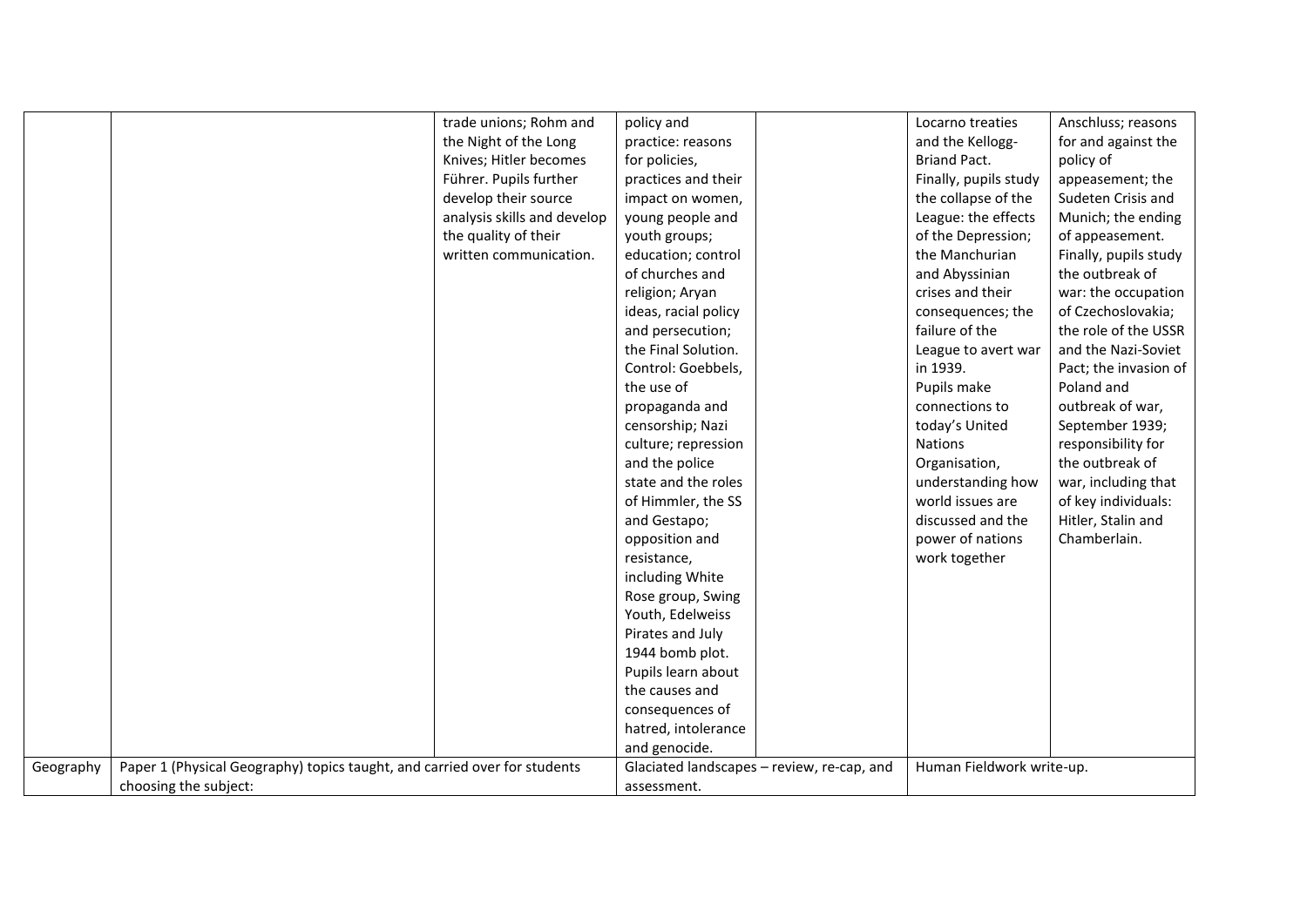|         | Tectonic Hazards (Feb-May) - part of Section A (Challenge of<br>$\bullet$<br>Natural Hazards)<br>Glaciated Landscapes in the UK (May-July) - part of Section C<br>$\bullet$<br>(Physical Landscapes in the UK)<br>Human Fieldwork Trip - Castleton                        |                                                                                                                                                                                                          | Paper 1 - Section B: The Living World<br>Ecosystems<br>$\bullet$<br><b>Tropical Rainforests</b><br>$\bullet$<br><b>Hot Deserts</b><br>$\bullet$                                                                                                                |                                                                                                                                                                                                                                               | Paper 1 - Section A (remainder)<br><b>Weather Hazards</b><br>$\bullet$<br>Climate Change<br>$\bullet$                                                                                    |                                                                                                                                                                                                                                                                          |
|---------|---------------------------------------------------------------------------------------------------------------------------------------------------------------------------------------------------------------------------------------------------------------------------|----------------------------------------------------------------------------------------------------------------------------------------------------------------------------------------------------------|----------------------------------------------------------------------------------------------------------------------------------------------------------------------------------------------------------------------------------------------------------------|-----------------------------------------------------------------------------------------------------------------------------------------------------------------------------------------------------------------------------------------------|------------------------------------------------------------------------------------------------------------------------------------------------------------------------------------------|--------------------------------------------------------------------------------------------------------------------------------------------------------------------------------------------------------------------------------------------------------------------------|
| French  | Theme1: Identity and culture<br>Relationships<br>Myself, family and friends and role models                                                                                                                                                                               | Theme1: Identity and<br>culture<br><b>Hobbies</b><br>Sports, television,<br>Reading and Cinema                                                                                                           | Theme1: Identity<br>and culture<br>Festivals<br>Daily Routine,<br>Food, family<br>celebrations and<br>Traditions                                                                                                                                               | Theme 2:Local,<br>national,<br>international and<br>global areas of<br>interest<br>Describing your<br>area/region                                                                                                                             | Theme 2:Local,<br>national,<br>international and<br>global areas of<br>interest<br>Holidays                                                                                              | <b>Cultural studies</b><br>and metacognitive<br>skills<br>*EBI from Yr. 10<br>*French film and<br>Study<br>*Grammar<br>*Reading for<br>pleasure                                                                                                                          |
| Spanish | Talking about holiday preferences. Saying what<br>they normally do during holidays. Saying what<br>they did during a holiday. Booking<br>accommodation.<br>Variety of opinion verbs in different forms.<br>Preterite and imperfect tenses.                                | Talking about school<br>subjects and teachers,<br>describing facilities.<br>Describing their primary<br>school. Planning a school<br>exchange.<br>Comparative and<br>superlative.<br>Combining 3 tenses. | <b>Talking about</b><br>family & friends,<br>relationships.<br>Saying what they<br>do in their free<br>time including<br>social media and<br>apps.<br>Using the 3rd<br>person singular &<br>plural of verbs.<br>Present continuous<br>tense<br>Exam techniques | Talking about their<br>free time and<br>interests including<br>sports, TV<br>programmes, films,<br>and role models.<br>Combining 3 time<br>frames<br>Exam techniques<br>Mock exam feedback<br>and target setting.<br><b>Revision booklets</b> | <b>Talking about</b><br>where they live,<br>pros and cons of<br>where they live,<br>shopping<br>situations.<br>Role play skills<br>Future and<br>conditional tenses.<br>Exam techniques  | Summer project -<br>Avatar, booklet and<br>resources on the<br>issues re: the<br>environment and<br>the impact of our<br>actions on it (links)<br>with Geography as<br>they cover climate<br>change in Year 10).<br>Exam techniques<br>Research &<br>presentation skills |
| PE      | Paper 2- Health, fitness and well-being<br>Physical, emotional and social health, fitness and well-being<br>1.1<br>The consequences of a sedentary lifestyle<br>1.2<br>1.3<br>Energy use, diet, nutrition and hydration<br>4.1 Use of data<br>Practical activity- Netball |                                                                                                                                                                                                          | Paper 1- Physical Training<br>3.1 The relationship between health and<br>fitness and the role that exercise plays in<br>both                                                                                                                                   |                                                                                                                                                                                                                                               | Paper 2- Sports Psychology<br>2.1 Classification of skills (basic/complex,<br>open/closed)<br>2.2 The use of goal setting and SMART<br>targets to improve and/or optimise<br>performance |                                                                                                                                                                                                                                                                          |